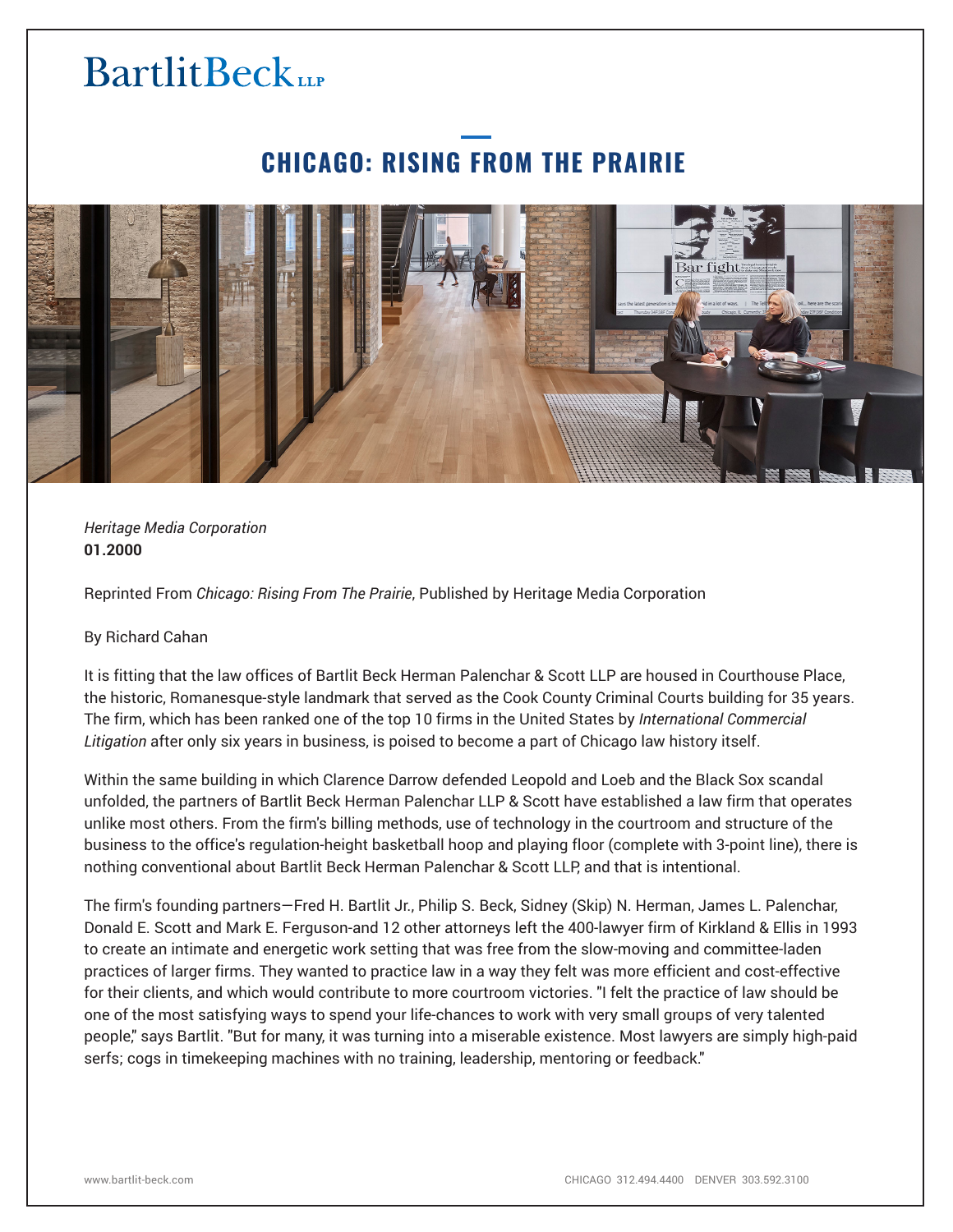## **BartlitBeck**

CHICAGO: RISING FROM THE PRAIRIE

The decision to start Bartlit Beck Herman Palenchar & Scott LLP with a clean slate and fresh approach was not motivated by the desire for money or prestige. The founding partners had enjoyed lengthy and prosperous careers with Kirkland & Ellis. Bartlit, for example, had spent 33 years there, and was 61 when he left. Instead, the new firm was an opportunity to put into place the disciplines, practices and work conditions under which the partners felt they performed at their best. "Working together in small teams . . . we usually set up tables in a big room, and all worked in that one open space, amidst the din of other conversations and debates, copiers and printers whirring and other distractions," Says Ferguson, who practiced at Kirkland & Ellis for 10 years. "We fed off one another and did things that we never would have been able to do from the solitude of our individual quiet offices."

To create an energetic and creative work environment, the partners of Bartlit Beck Herman Palenchar & Scott LLP designed their offices to include a "Forum"-an open work area with movable desks where the lawyers can shoot baskets under 19-foot ceilings and brainstorm on clients' cases. "I'm not the kind of person who gets ideas sitting by myself," says Bartlit.

In addition to creating a functional workplace, the partners instilled a set of practices that would ensure Bartlit Beck Herman Palenchar & Scott LLP would not fall into the pattern of the large firms that previously held them back. These practices would also allow for greater success with clients.

First, the partners agreed that the firm's roster would never grow into hundreds of lawyers; today, the firm employs 38. By keeping the firm small, the partners turn away a large number of potential clients. However, Bartlit says, by staying small, the firm is able to assemble a crack team of lawyers that puts forth 100 percent of its clients on each case. Bartlit says managing partner Skip Herman is able to assemble a team of lawyers with varied skills that mesh and complement each other. "Skip knows the strengths and weaknesses of everybody," says Bartlit. "Everybody does what they're best at. As our basketball court reminds us, forwards play forward; guards play guard. Skip is our Phil Jackson who puts it all together."

Another vital practice for the firm is its billing method -one that is based on expertise, experience and results rather than traditional hourly billing. Clients pay a flat fee to the firm for its services, and a bonus is paid for a courtroom victory. Bartlit says this result-based billing ensures that the legwork and research for each case is done by experienced lawyers, not inexperienced associates. The founding partners of Bartlit Beck Herman Palenchar & Scott LLP are not ones to rest on their laurels. They participate in their cases at every level, from reviewing documents and interviewing witnesses to writing closing arguments. As Herman puts it, if he is unable to assemble a team of lawyers he believes can get a job done, the founders will do the job themselves.

This non-competitive hierarchy allows for a unique work environment that motivates all employees to work together and creates mutual respect. "There is a desire and a motivation to work together," says one employee. "From the mailroom up to the top, this place operates as a team."

A third practice of the firm is the extensive use of technology in the courtroom. Bartlit, who has only become computer savvy in the past 10 years, says the firm's non-hourly billing structure creates incentives for extensive use of technology, which provides experienced lawyers with an efficient tool to research and prepare for cases. Larger firms, however, he says, have no incentive to embrace technology since it cuts down on the number of hours spent on a case. "Seventy percent of what hourly lawyers spend their billing time for, computers can do